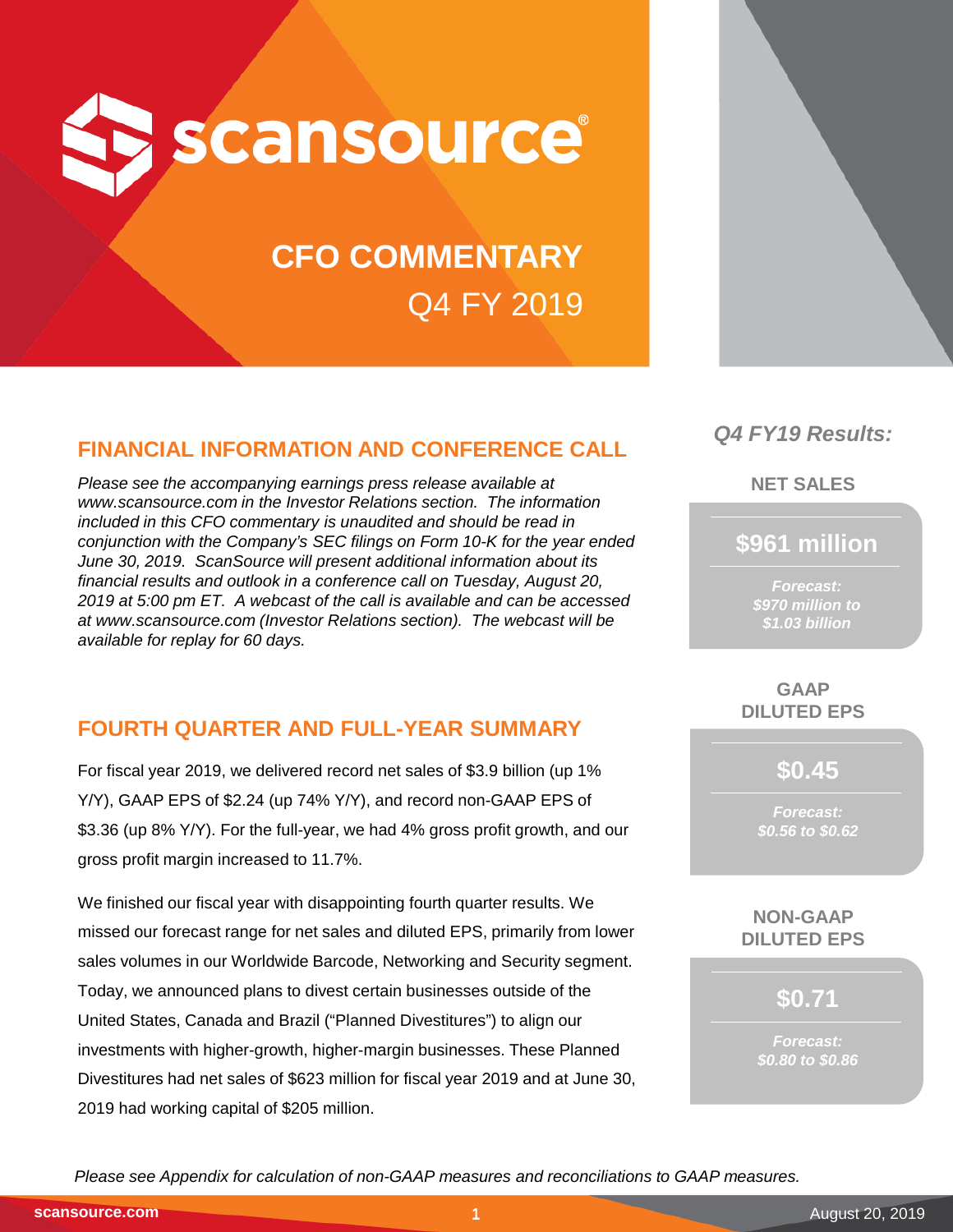

# **QUARTERLY HIGHLIGHTS**

| $-3%$<br>$-3%$ |
|----------------|
|                |
|                |
| $+2$ bps       |
| $+2\%$         |
| $+1%$          |
| $+9$ bps       |
| -4%            |
| -4 bps         |
| $+11%$         |
| -8%            |
| $+13%$         |
| $-8%$          |
|                |

- Net sales of \$961 million (-3% Y/Y)
	- Organic growth of -2% Y/Y
	- Growth in Worldwide Communications and Services offset by declines in Worldwide Barcode, Networking and **Security**
	- Foreign currency translation negatively impacted sales by \$15 million
- Gross profit margin of 11.4%, consistent with prior year
- Operating income increased 1% Y/Y
- Non-GAAP operating income of \$29.4 million, down 4% Y/Y
- Operating income margin was 2.1%, and non-GAAP operating income margin was 3.1%
	- SG&A includes investments in North America to support the planned growth for fiscal year 2020
- GAAP EPS increased 13% Y/Y to \$0.45, and non-GAAP EPS decreased 8% Y/Y to \$0.71

*Organic growth, a non-GAAP measure, reflects reported sales growth less impacts from foreign currency translation and acquisitions. Non-GAAP operating income, non-GAAP net income and non-GAAP diluted EPS exclude amortization of intangibles, change in fair value of contingent consideration, acquisition costs and other non-GAAP items.*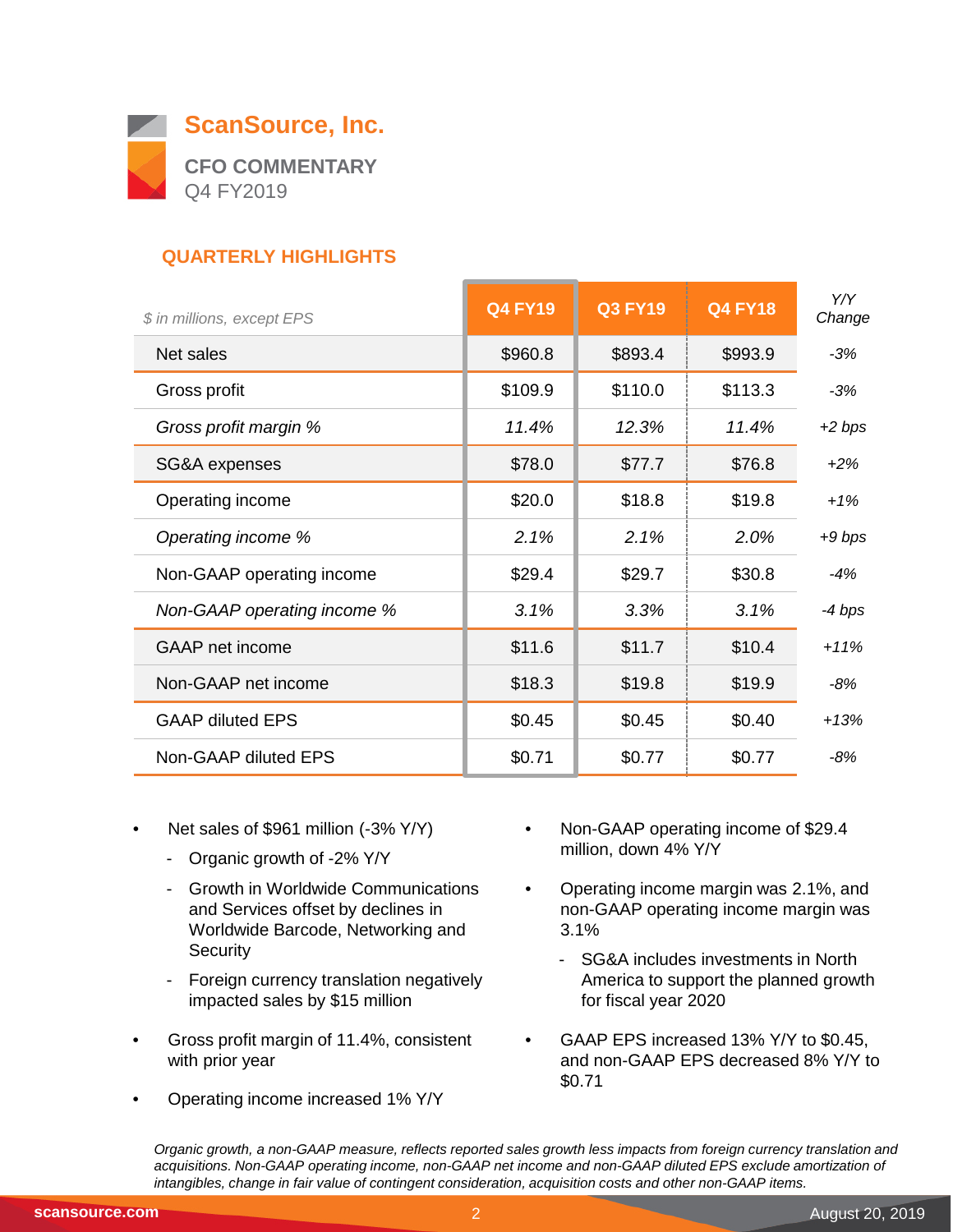

# **WORLDWIDE BARCODE, NETWORKING & SECURITY**

| \$ in millions              | <b>Q4 FY19</b> | <b>Q3 FY19</b> | <b>Q4 FY18</b> |
|-----------------------------|----------------|----------------|----------------|
| Net sales                   | \$636.2        | \$596.9        | \$684.6        |
| Gross profit                | \$56.4         | \$61.6         | \$62.4         |
| Gross margin                | 8.9%           | 10.3%          | 9.1%           |
| Operating income            | \$10.9         | \$16.9         | \$15.8         |
| Operating income %          | 1.7%           | 2.8%           | 2.3%           |
| Non-GAAP operating income   | \$12.9         | \$18.8         | \$16.6         |
| Non-GAAP operating income % | 2.0%           | 3.2%           | 2.4%           |

## **Net Sales***, \$ in millions*

**Y/Y Growth -7%** *Y/Y Organic Growth -6%*



- Net sales of \$636 million, down 7% Y/Y
	- Organic growth of -6% Y/Y
	- Lower volume of big deals
	- Growth in physical security and in POS systems
- Gross profit margin of 8.9%, down 25 bps Y/Y
	- Prior quarter reflected higher vendor programs
- Operating income margin of 1.7% decreased 59 basis points Y/Y
- Non-GAAP operating income margin of 2.0% decreased 38 basis points Y/Y
	- Unfavorable operating performance for international business

*Organic growth, a non-GAAP measure, reflects reported sales growth less impacts from foreign currency translation and acquisitions. Non-GAAP operating income excludes amortization of intangibles, change in fair value of contingent consideration and restructuring costs.*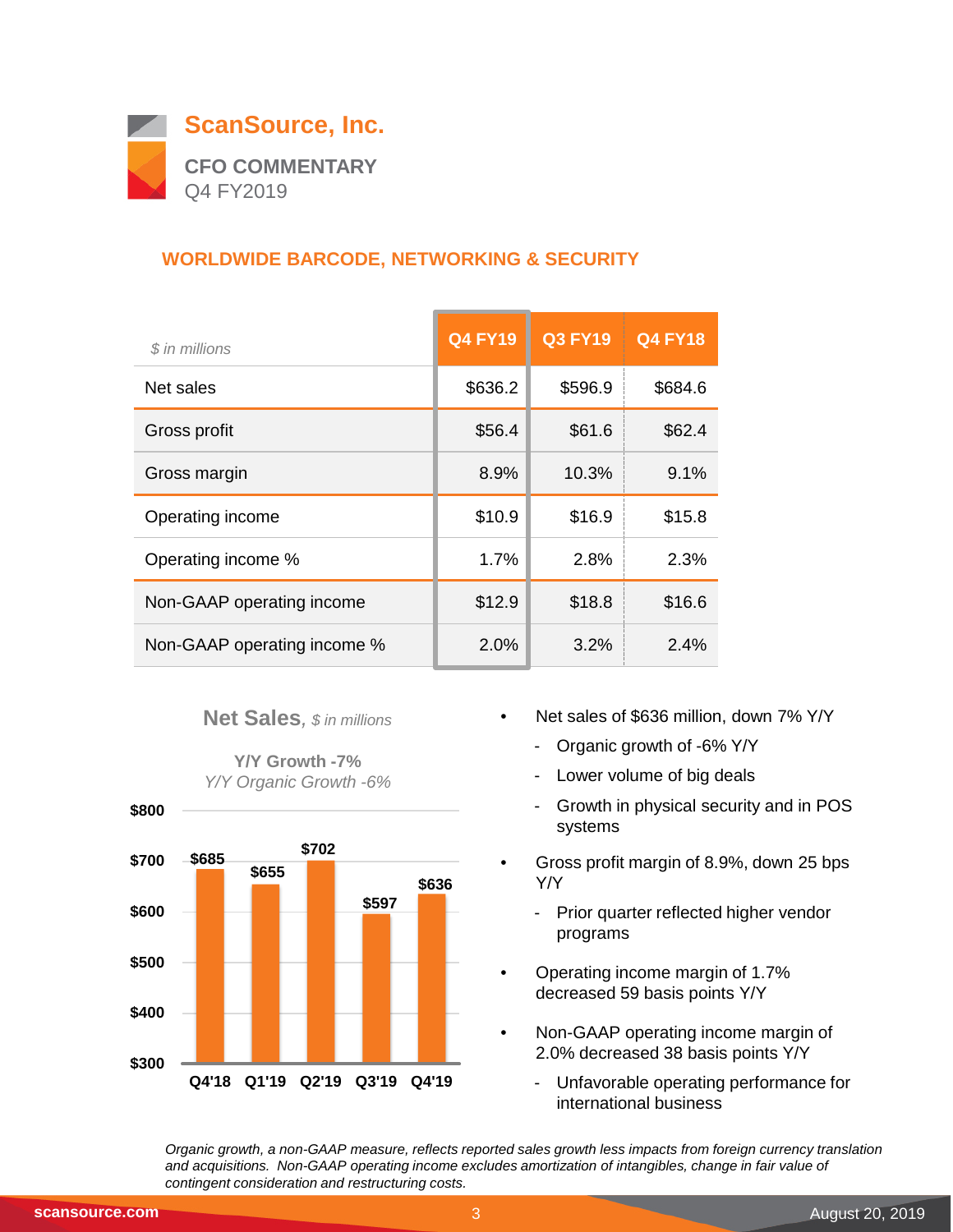

# **WORLDWIDE COMMUNICATIONS & SERVICES**

| \$ in millions              | <b>Q4 FY19</b> | <b>Q3 FY19</b> | <b>Q4 FY18</b> |
|-----------------------------|----------------|----------------|----------------|
| Net sales                   | \$324.7        | \$296.4        | \$309.3        |
| Gross profit                | \$53.8         | \$48.5         | \$51.0         |
| Gross margin                | 16.6%          | 16.3%          | 16.5%          |
| Operating income            | \$9.4          | \$2.2          | \$4.0          |
| Operating income %          | 2.9%           | 0.7%           | 1.3%           |
| Non-GAAP operating income   | \$16.5         | \$10.9         | \$14.2         |
| Non-GAAP operating income % | 5.1%           | 3.7%           | 4.6%           |

## **Net Sales***, \$ in millions*





- Net sales of \$325 million, up 5% Y/Y
	- Organic growth of 7% Y/Y
	- Continued strong sales growth in Brazil
	- Intelisys net sales increased 13% Y/Y
- Gross profit margin of 16.6%, consistent with prior year
- Operating income margin of 2.9% increased 159 basis points Y/Y
- Non-GAAP operating income margin of 5.1% increased 47 basis points Y/Y

*Organic growth, a non-GAAP measure, reflects reported sales growth less impacts from foreign currency translation and acquisitions. Non-GAAP operating income excludes amortization of intangibles, change in fair value of contingent consideration and restructuring costs.*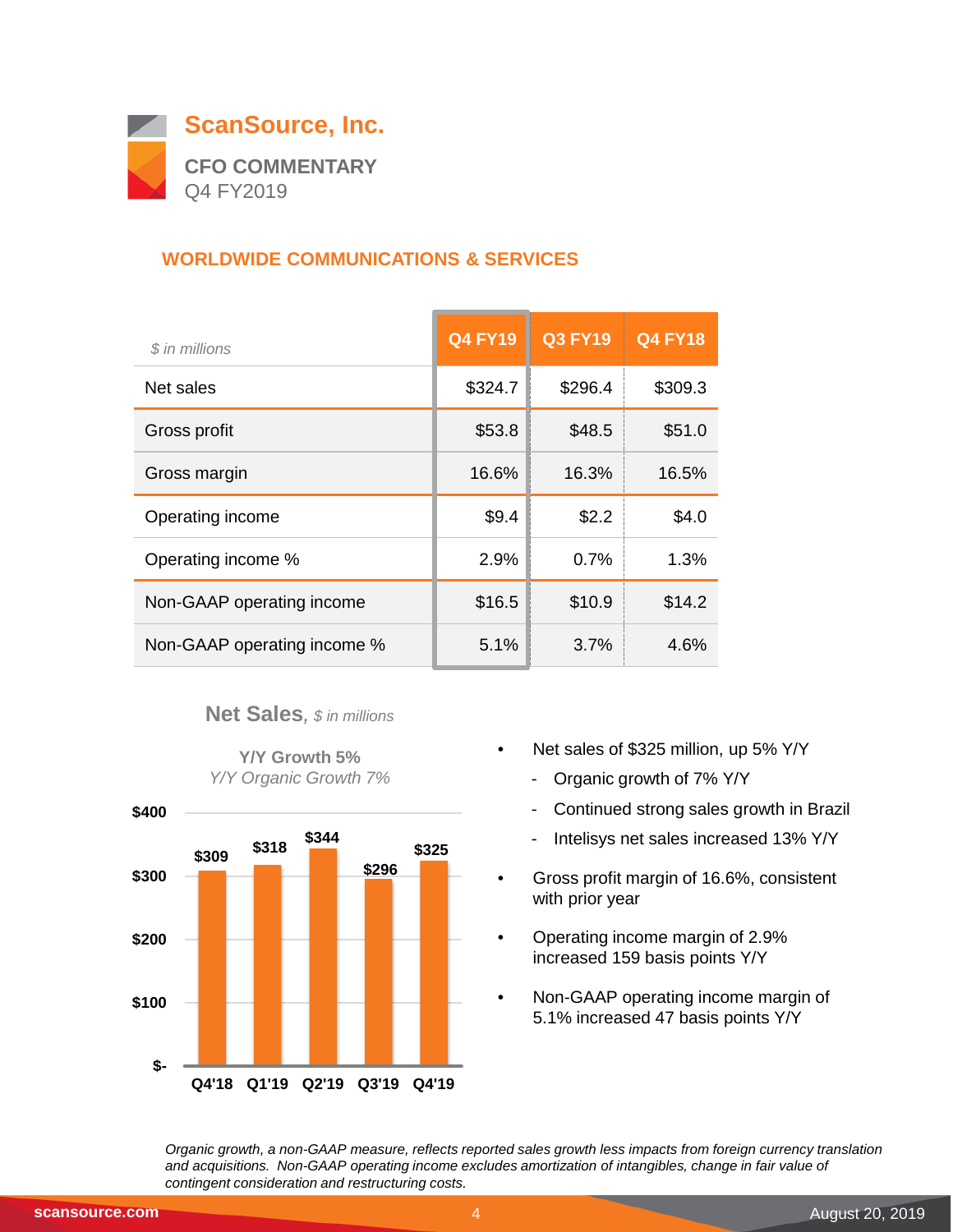

# **FULL-YEAR HIGHLIGHTS**

| \$ in millions, except EPS  | <b>FY19</b> | <b>FY18</b> | Y/Y<br>Change |
|-----------------------------|-------------|-------------|---------------|
| Net sales                   | \$3,873.1   | \$3,846.3   | $+1%$         |
| Gross profit                | \$452.6     | \$436.1     | $+4%$         |
| Gross profit margin %       | 11.7%       | 11.3%       | $+34$ bps     |
| SG&A expenses               | \$314.5     | \$297.5     | $+6%$         |
| Operating income            | \$90.0      | \$67.6      | $+33%$        |
| Operating income %          | 2.3%        | 1.8%        | $+56 bps$     |
| Non-GAAP operating income   | \$128.5     | \$124.0     | $+4%$         |
| Non-GAAP operating income % | 3.3%        | 3.2%        | $+10$ bps     |
| <b>GAAP</b> net income      | \$57.6      | \$33.2      | $+74%$        |
| Non-GAAP net income         | \$86.4      | \$79.8      | $+8%$         |
| <b>GAAP diluted EPS</b>     | \$2.24      | \$1.29      | $+74%$        |
| Non-GAAP diluted EPS        | \$3.36      | \$3.11      | $+8%$         |

- Record net sales of \$3.87 billion
	- +2% Y/Y organic growth
	- Y/Y organic growth of -0.6% Barcode, Networking & Security and +8.6% for Communications & Services
- Gross profit margin increased 34 basis points to 11.7% from higher vendor programs
- Operating income, GAAP net income, and GAAP EPS include lower expense for change in fair value of contingent consideration
- Non-GAAP operating income (+4% Y/Y) grew faster than net sales growth (+1% Y/Y)
- For FY19, effective tax rate of 26.0%, including tax reform charges, and non-GAAP effective tax rate of 25.8%
- Non-GAAP EPS increased 8% Y/Y to a record \$3.36

*Non-GAAP operating income, non-GAAP net income and non-GAAP diluted EPS exclude amortization of intangibles, change in fair value of contingent consideration, acquisition costs, Brazil tax recovery, legal settlement and tax reform charges.*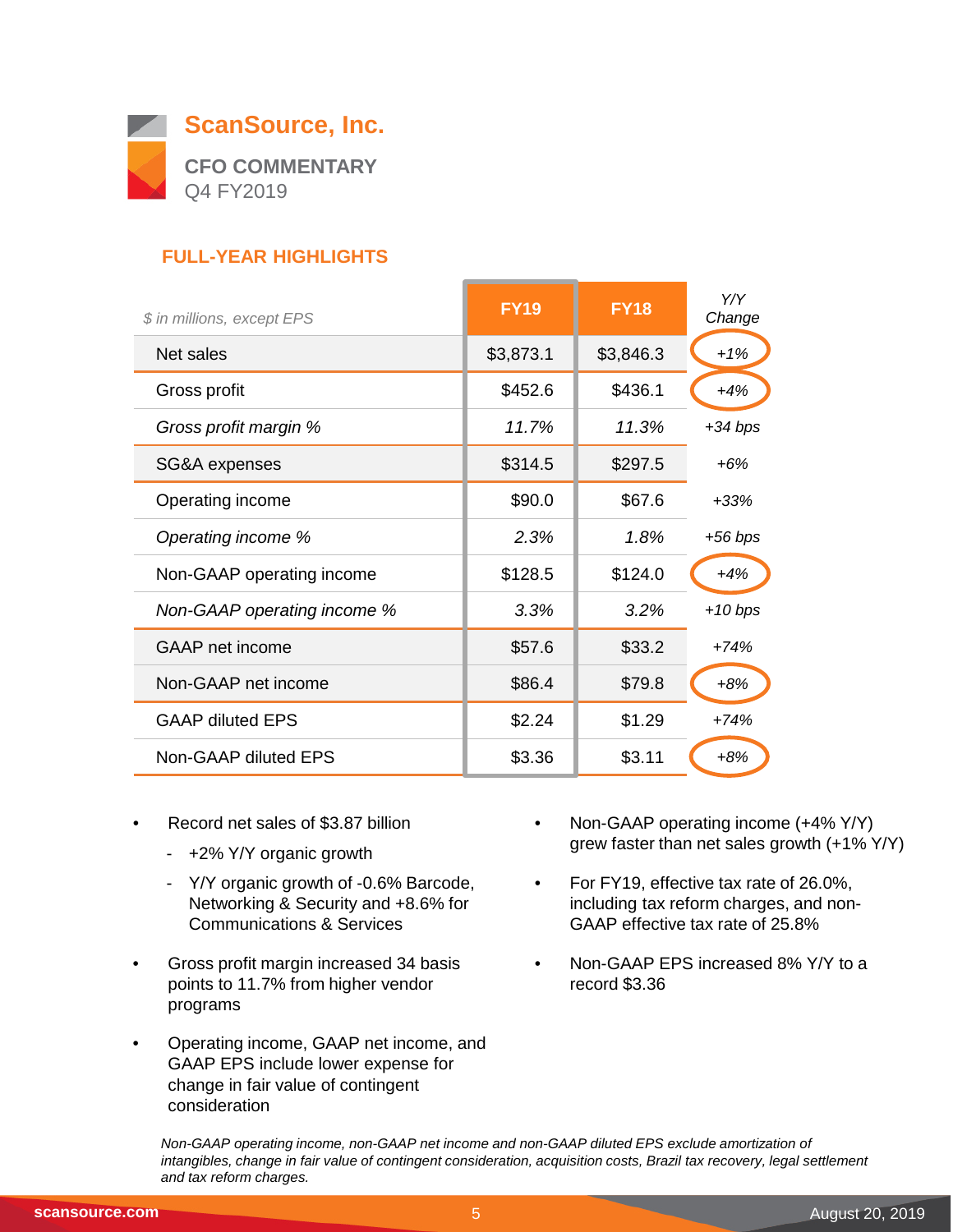

# **WORKING CAPITAL**

| \$ in millions                         | <b>Q4 FY19</b> | <b>Q3 FY19</b> | <b>Q4 FY18</b> |
|----------------------------------------|----------------|----------------|----------------|
| Accounts receivable (Q/E)              | \$655.0        | \$597.3        | \$646.1        |
| Days sales outstanding in receivables* | 62             | 60             | 59             |
| Inventory $(Q/E)$                      | \$697.3        | \$760.7        | \$595.9        |
| Inventory turns                        | 4.7            | 4.3            | 6.0            |
| Accounts payable (Q/E)                 | \$558.1        | \$585.1        | \$562.6        |
| Paid for inventory days*               | 20.5           | 24.2           | 6.8            |
| Working capital (Q/E) (AR+INV-AP)      | \$794.2        | \$772.9        | \$679.5        |

*\* Excludes the impact of Intelisys for all periods; paid for inventory days represent Q/E inventory days less Q/E accounts payable days*

- Working capital of \$794 million, up 17% Y/Y and up 3% Q/Q
- Working capital increased Y/Y, principally from higher inventory levels
- Days sales outstanding in receivables of 62 days
- Inventory turns of 4.7x, slower than the prior year and our typical range
	- Inventory turns decreased from prior year due to opportunistic inventory purchases during the year and lowerthan-planned sales
	- Inventory up 17% Y/Y and down 8% Q/Q
- Paid for inventory days of 20.5 reflect higher inventory levels and timing of accounts payable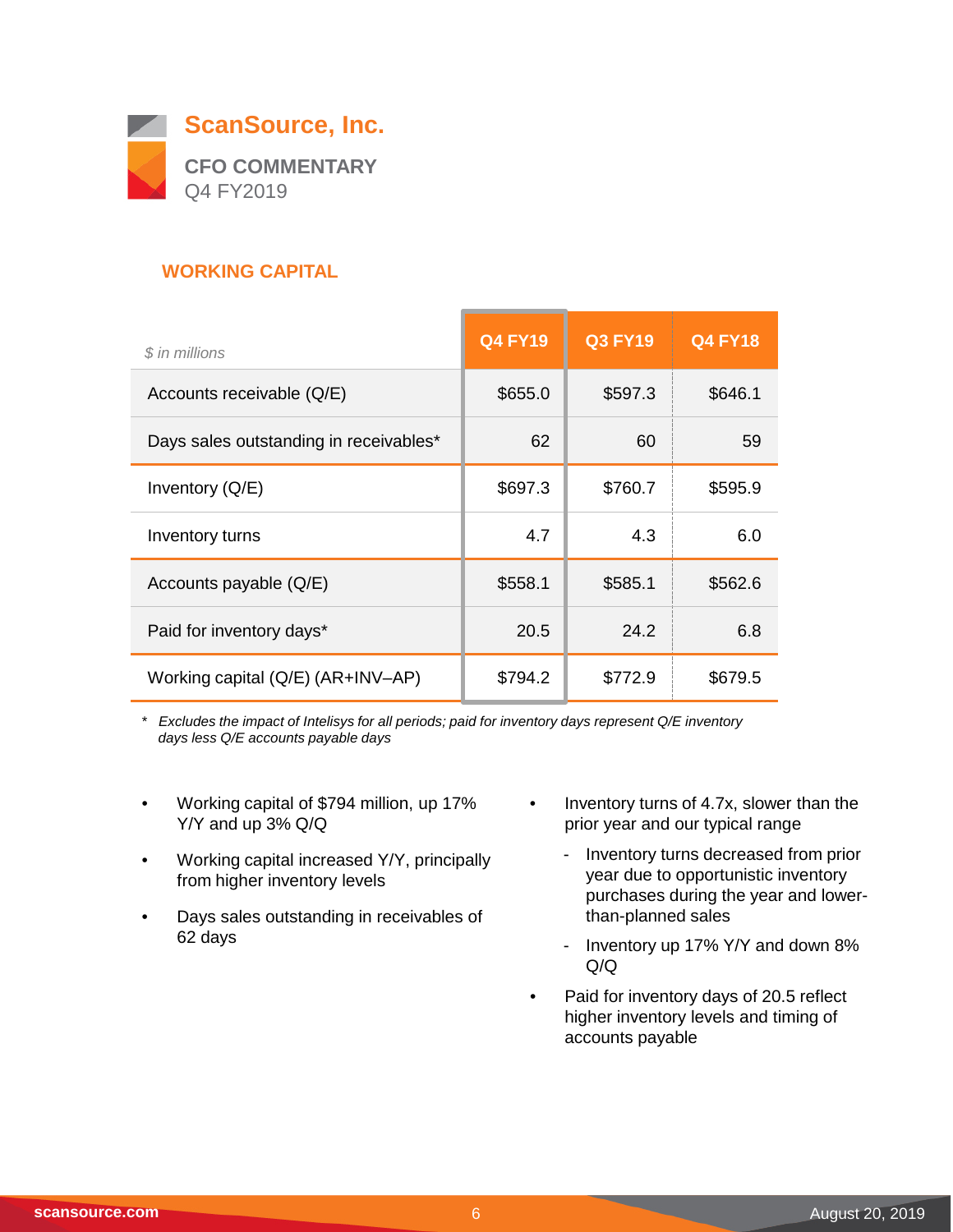

## **CASH FLOW AND BALANCE SHEET HIGHLIGHTS**

| \$ in millions                                             | <b>Q4 FY19</b> | <b>Q3 FY19</b> | <b>Q4 FY18</b> |
|------------------------------------------------------------|----------------|----------------|----------------|
| Adjusted EBITDA (QTR)*                                     | \$33.6         | \$34.6         | \$35.2         |
| Adjusted ROIC (QTR)*                                       | 10.6%          | 11.1%          | 12.5%          |
| Adjusted EBITDA (FY)*                                      | \$146.6        |                | \$142.6        |
| Adjusted ROIC (FY)*                                        | 12.0%          |                | 12.5%          |
| Operating cash flow (QTR)                                  | \$(2.6)        | \$27.2         | \$31.0         |
| Operating cash flow, trailing 12 months                    | \$(27.1)       | \$6.5          | \$24.8         |
| Cash and cash equivalents (Q/E)                            | \$23.8         | \$20.4         | \$25.5         |
| Debt $(Q/E)$                                               | \$360.5        | \$347.7        | \$249.4        |
| Net debt to adjusted EBITDA, trailing 12 months*           | 2.3x           | 2.2x           | 1.6x           |
| Shares repurchased $-$ # of shares (QTR)                   | 314,445        | --             |                |
| Shares repurchased - dollars (QTR)                         | \$9.8          | --             |                |
| Remaining share repurchase authorization<br>(as of $Q/E$ ) | \$89.5         | \$99.4         | \$99.7         |

*\* Excludes non-GAAP adjustments and change in fair value of contingent consideration*

- Adjusted EBITDA of \$33.6 million, down 5% Y/Y, due to lower net sales and investments in the business
- Adjusted return on invested capital of 10.6% for the fiscal year
- Operating cash flow of -\$2.6 million for the quarter and -\$27.1 million for the fiscal year
	- Impacted by higher working capital levels
- Cash and cash equivalent balances of \$23.8 million at 6/30/19, including \$19 million held outside of the U.S.
- Net debt to trailing 12-month adjusted EBITDA is 2.3x
- \$9.8 million in share repurchases during the quarter; current share repurchase authorization expires in August 2019

 $\overline{\phantom{0}}$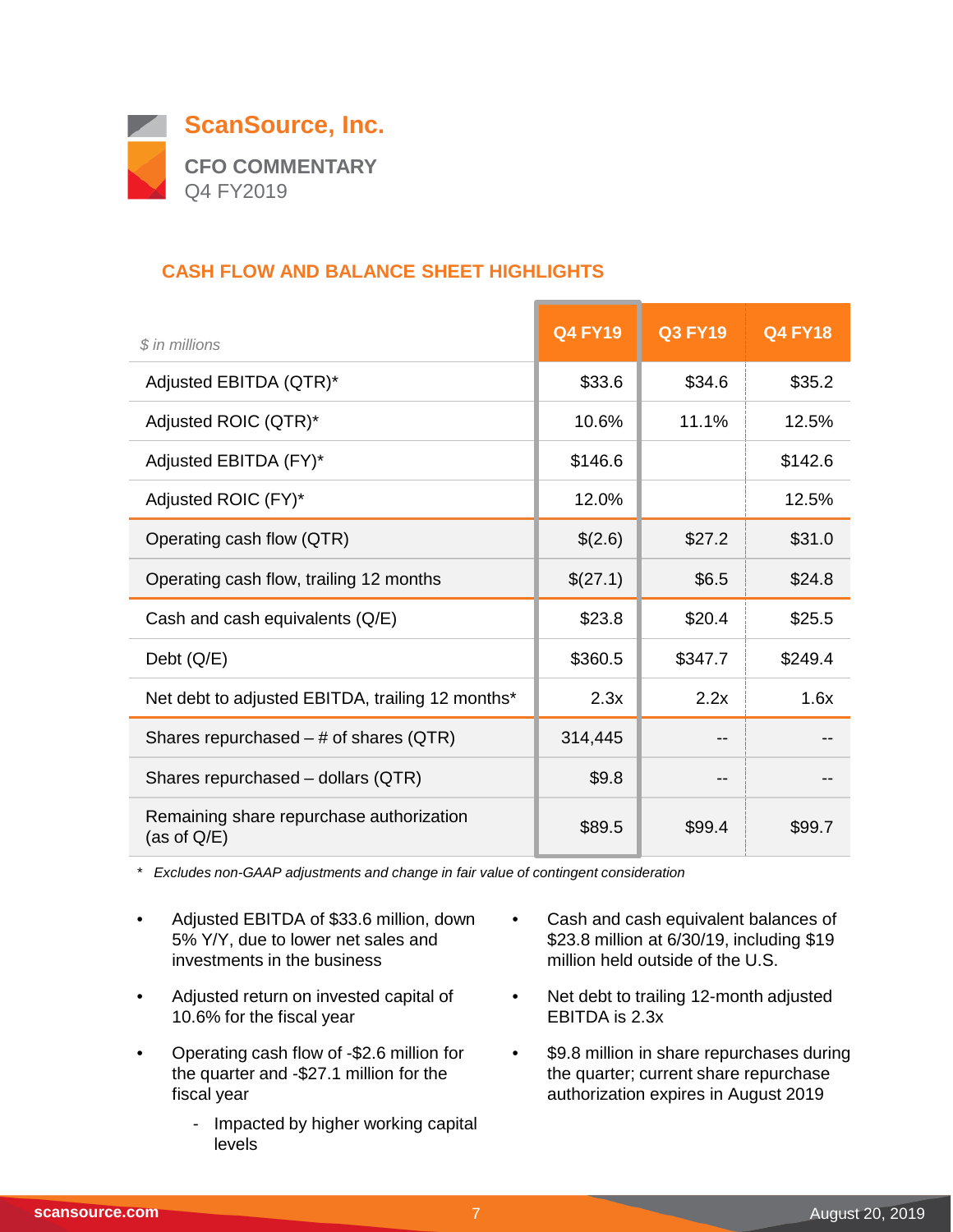

## **Q1 FY20 OUTLOOK EXCLUDING RESULTS FOR PLANNED DIVESTITURES**

**For the quarter ending September 30, 2019:**



- Outlook as of August 20, 2019
- Excludes operating results for Planned Divestitures (physical product distribution businesses in Europe, UK, Mexico, Colombia, Chile, Peru and Miami-based export operations)
- Non-GAAP diluted EPS excludes amortization of intangible assets, change in fair value of contingent consideration and results from Planned Divestitures
- Forecast midpoint reflects 4% year-over-year organic sales growth
- Reflects the following FX rates: \$0.26 to R\$1.00 for the Brazilian real (R\$3.85 to \$1)
- Expects foreign currency translation to positively impact sales by approximately \$2 million
- Assumes interest expense will be approximately \$4.4 million for Q1 FY20
- Assumes an effective tax rate excluding Planned Divestitures of 25% to 26% for Q1 FY20, excluding discrete items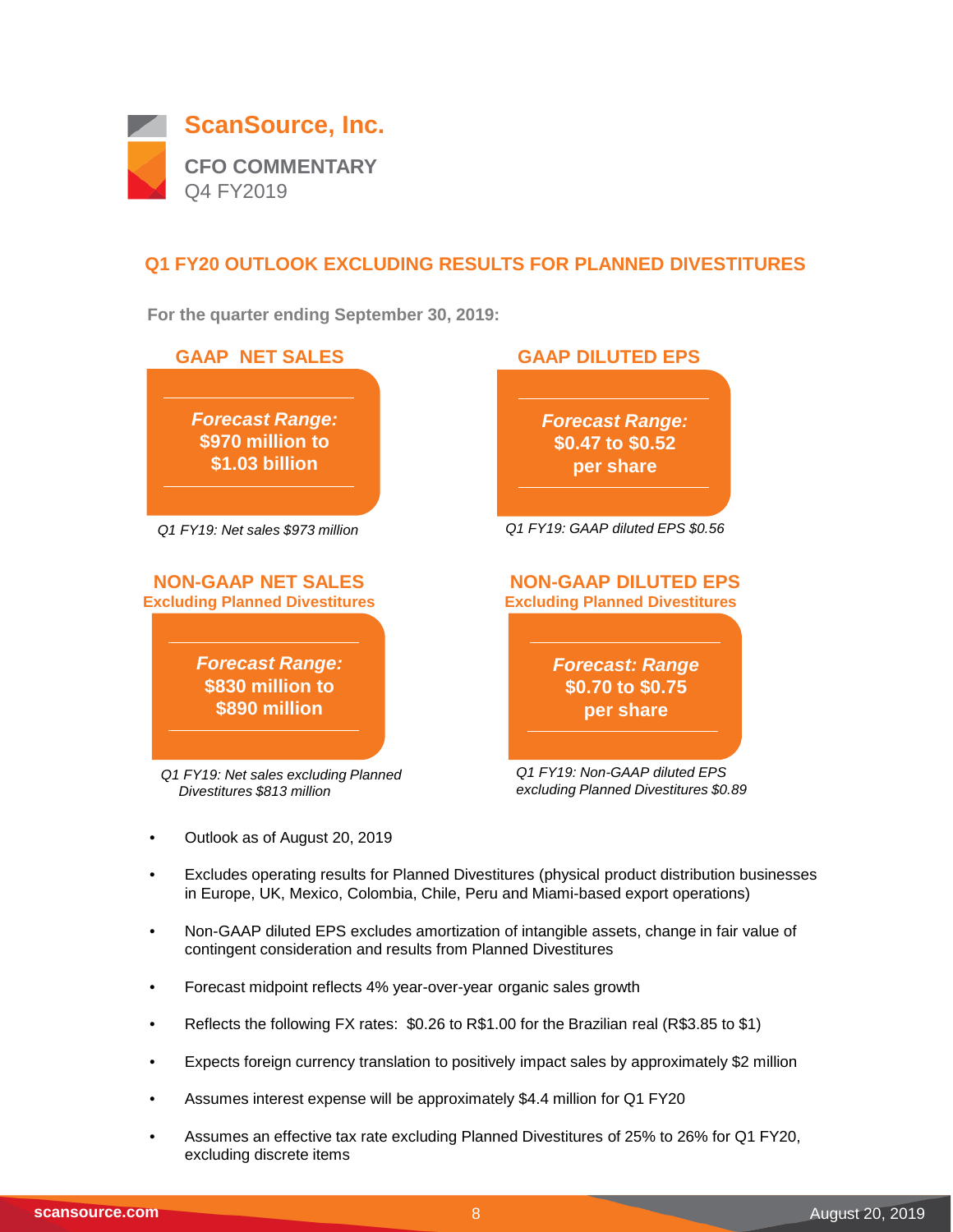

#### **FORWARD-LOOKING STATEMENTS**

This CFO Commentary contains certain comments that are "forward-looking" statements, including statements about expected sales, Planned Divestitures, GAAP diluted earnings per share ("EPS"), non-GAAP diluted EPS, operating cash flow, foreign currency rates, tax rates and interest expense that involve plans, strategies, economic performance and trends, projections, expectations, costs or beliefs about future events and other statements that are not descriptions of historical facts. Forwardlooking information is inherently subject to risks and uncertainties.

Any number of factors could cause actual results to differ materially from anticipated or forecasted results, including but not limited to, our ability to complete the Planned Divestitures on acceptable terms or at all, changes in our operating strategy, changes in interest and exchange rates and regulatory regimes impacting our international operations, the impact of tax reform laws, the failure of acquisitions to meet our expectations, the failure to manage and implement our organic growth strategy, credit risks involving our larger customers and vendors, termination of our relationship with key vendors or a significant modification of the terms under which we operate with a key vendor, the decline in demand for the products and services that we provide, reduced prices for the products and services that we provide due both to competitor and customer actions, and other factors set forth in the "Risk Factors" contained in our annual report on Form 10-K for the year ended June 30, 2018, filed with the Securities and Exchange Commission ("SEC").

Although ScanSource believes the expectations in its forward-looking statements are reasonable, it cannot guarantee future results, levels of activity, performance or achievement. ScanSource disclaims any obligation to update or revise any forwardlooking statements, whether as a result of new information, future events, or otherwise, except as may be required by law.

#### **NON-GAAP FINANCIAL INFORMATION**

In addition to disclosing results that are determined in accordance with United States Generally Accepted Accounting Principles ("GAAP"), the Company also discloses certain non-GAAP measures, including non-GAAP operating income, non-GAAP operating income margin, non-GAAP net income, non-GAAP diluted EPS, non-GAAP net sales, adjusted EBITDA, ROIC and net sales excluding the impact of foreign currency translation and acquisitions (organic growth). A reconciliation of the Company's non-GAAP financial information to GAAP financial information is provided in the Appendix and in the Company's Form 8-K, filed with the SEC, with the quarterly earnings press release for the period indicated.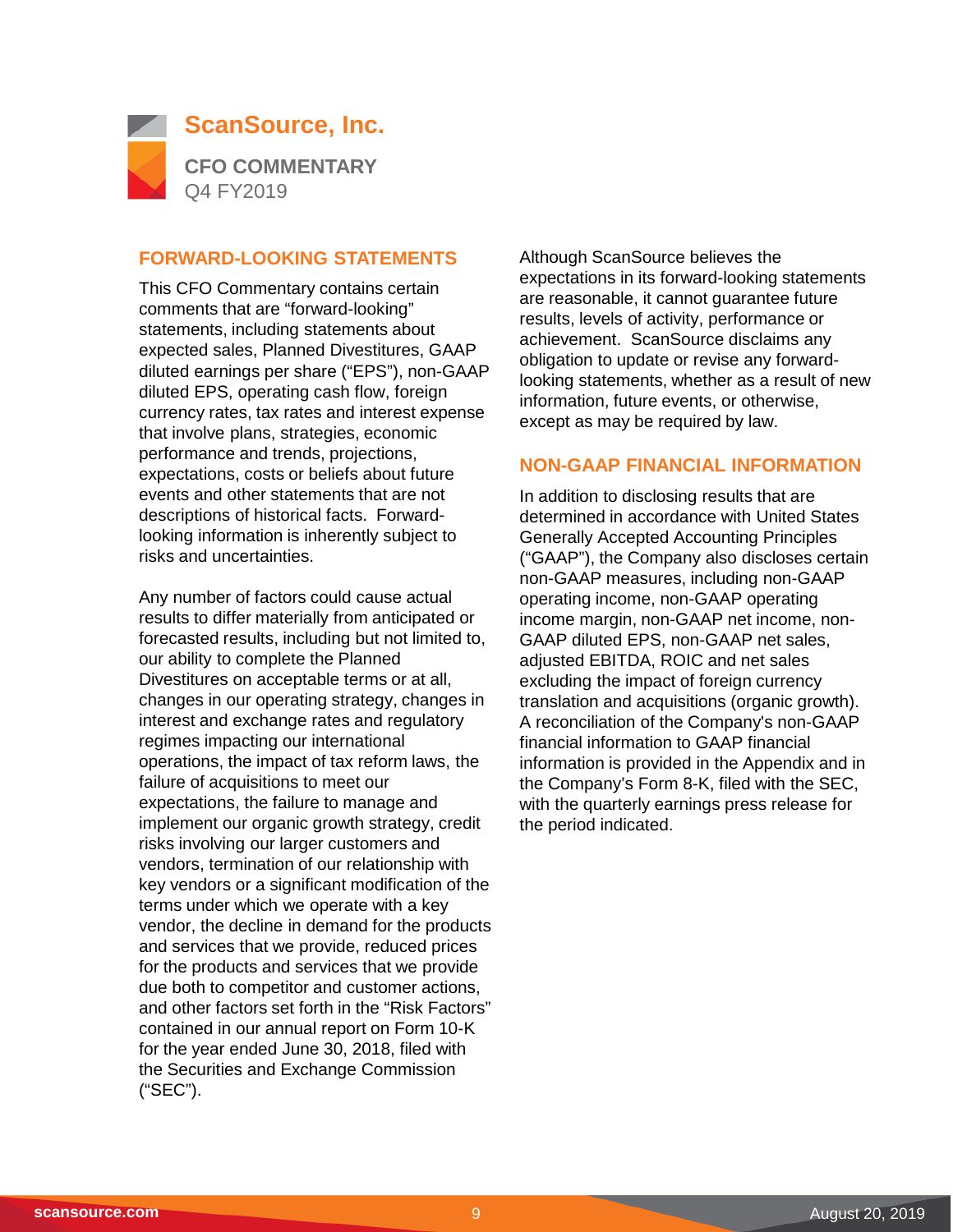

## **Operating Income, Pre-Tax Income, Net Income & EPS – QTR**

| (\$ in thousands)                                                       | Quarter Ended June 30, 2019       |        |                   |        |                      |        |      |        |  |  |                              |  |
|-------------------------------------------------------------------------|-----------------------------------|--------|-------------------|--------|----------------------|--------|------|--------|--|--|------------------------------|--|
|                                                                         | <b>Operating</b><br><b>Income</b> |        | Pre-tax<br>income |        | <b>Net</b><br>income |        |      |        |  |  | <b>Diluted</b><br><b>EPS</b> |  |
| <b>GAAP</b> measure                                                     | \$                                | 20.022 | \$                | 16.238 | \$                   | 11,578 | - \$ | 0.45   |  |  |                              |  |
| Adjustments:                                                            |                                   |        |                   |        |                      |        |      |        |  |  |                              |  |
| Amortization of intangible assets<br>Change in fair value of contingent |                                   | 5.024  |                   | 5.024  |                      | 3.802  |      | 0.15   |  |  |                              |  |
| consideration                                                           |                                   | 3,665  |                   | 3.665  |                      | 2.780  |      | 0.11   |  |  |                              |  |
| Acquisition costs (a)                                                   |                                   | 230    |                   | 230    |                      | 230    |      | 0.01   |  |  |                              |  |
| Restructuring costs                                                     |                                   | 483    |                   | 483    |                      | 342    |      | 0.01   |  |  |                              |  |
| Tax recovery, net                                                       |                                   |        |                   |        |                      | (387)  |      | (0.02) |  |  |                              |  |
| Non-GAAP measure                                                        |                                   | 29,424 | S                 | 25,640 | S                    | 18,345 | S    | 0.71   |  |  |                              |  |

|                                                                         |    | <b>Quarter Ended March 31, 2019</b> |    |                          |    |                      |      |                              |  |
|-------------------------------------------------------------------------|----|-------------------------------------|----|--------------------------|----|----------------------|------|------------------------------|--|
|                                                                         |    | <b>Operating</b><br><b>Income</b>   |    | <b>Pre-tax</b><br>income |    | <b>Net</b><br>income |      | <b>Diluted</b><br><b>EPS</b> |  |
| <b>GAAP</b> measure                                                     | \$ | 18,804                              | \$ | 15,795                   | S  | 11,715               | - \$ | 0.45                         |  |
| Adjustments:                                                            |    |                                     |    |                          |    |                      |      |                              |  |
| Amortization of intangible assets<br>Change in fair value of contingent |    | 5,005                               |    | 5,005                    |    | 3,789                |      | 0.15                         |  |
| consideration                                                           |    | 5,101                               |    | 5.101                    |    | 3.619                |      | 0.14                         |  |
| Acquisition costs (a)                                                   |    | 222                                 |    | 222                      |    | 222                  |      | 0.01                         |  |
| Restructuring costs                                                     |    | 592                                 |    | 592                      |    | 443                  |      | 0.02                         |  |
| Non-GAAP measure                                                        |    | 29.724                              | S  | 26.715                   | \$ | 19.788               | - \$ | 0.77                         |  |

|                                                                         | Quarter Ended June 30, 2018 |                                   |                   |          |                      |         |                              |        |
|-------------------------------------------------------------------------|-----------------------------|-----------------------------------|-------------------|----------|----------------------|---------|------------------------------|--------|
|                                                                         |                             | <b>Operating</b><br><b>Income</b> | Pre-tax<br>income |          | <b>Net</b><br>income |         | <b>Diluted</b><br><b>EPS</b> |        |
| GAAP measure                                                            | \$                          | 19,759                            | \$                | 18.043   | S                    | 10,388  | - \$                         | 0.40   |
| Adjustments:                                                            |                             |                                   |                   |          |                      |         |                              |        |
| Amortization of intangible assets<br>Change in fair value of contingent |                             | 5,056                             |                   | 5,056    |                      | 3,521   |                              | 0.14   |
| consideration                                                           |                             | 8.448                             |                   | 8,448    |                      | 5,679   |                              | 0.22   |
| Tax recovery and related interest income                                |                             | (2, 466)                          |                   | (3, 119) |                      | (2,058) |                              | (0.08) |
| Tax reform charges (b)                                                  |                             |                                   |                   |          |                      | 2,345   |                              | 0.09   |
| Non-GAAP measure                                                        |                             | 30,797                            | S                 | 28,428   | \$                   | 19,875  |                              | 0.77   |

*(a) Acquisition costs are nondeductible for tax purposes.*

*(b) Reflects adjustments to the one-time charge from the estimated impact of the inclusion of foreign earnings and revaluations of deferred tax assets and liabilities, as a result of tax reform laws enacted in the United States and Belgium in December 2017.*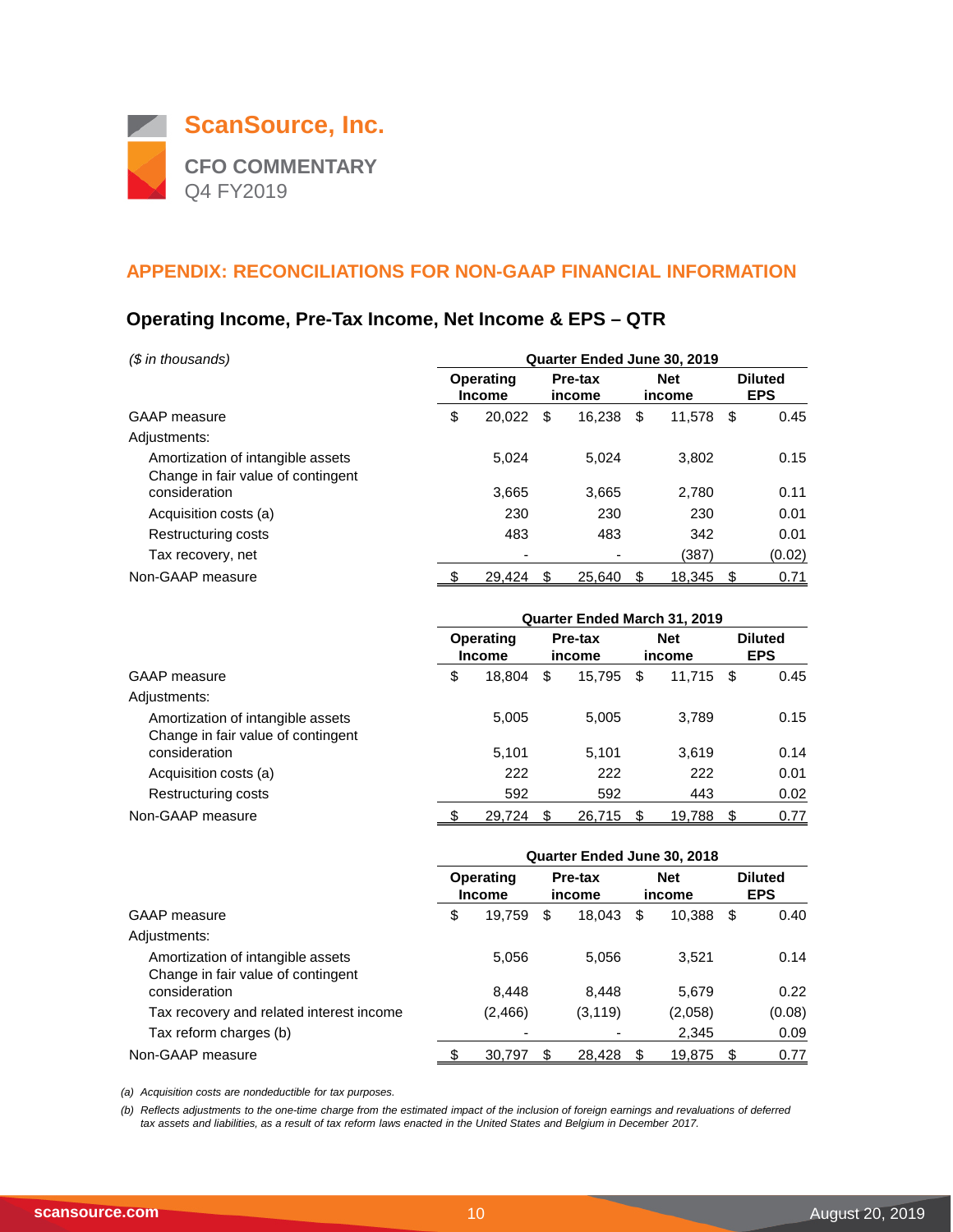

## **Operating Income, Pre-Tax Income, Net Income & EPS – FY**

| (\$ in thousands)                                                       | Fiscal Year Ended June 30, 2019                        |         |                      |         |    |        |    |        |                              |
|-------------------------------------------------------------------------|--------------------------------------------------------|---------|----------------------|---------|----|--------|----|--------|------------------------------|
|                                                                         | <b>Operating</b><br>Pre-tax<br><b>Income</b><br>income |         | <b>Net</b><br>income |         |    |        |    |        | <b>Diluted</b><br><b>EPS</b> |
| GAAP measure                                                            | \$                                                     | 89.964  | \$                   | 77.908  | \$ | 57,597 | \$ | 2.24   |                              |
| Adjustments:                                                            |                                                        |         |                      |         |    |        |    |        |                              |
| Amortization of intangible assets<br>Change in fair value of contingent |                                                        | 19.732  |                      | 19.732  |    | 14.956 |    | 0.58   |                              |
| consideration                                                           |                                                        | 15,200  |                      | 15.200  |    | 11,294 |    | 0.44   |                              |
| Acquisition costs (a)                                                   |                                                        | 1.218   |                      | 1.218   |    | 1.218  |    | 0.05   |                              |
| Restructuring costs                                                     |                                                        | 2,402   |                      | 2.402   |    | 1.740  |    | 0.07   |                              |
| Tax recovery, net                                                       |                                                        |         |                      |         |    | (387)  |    | (0.02) |                              |
| Non-GAAP measure                                                        |                                                        | 128,516 | \$.                  | 116,460 | S  | 86,418 | \$ | 3.36   |                              |

|                                                     | Fiscal Year Ended June 30, 2018 |                                                        |     |                      |    |                              |    |        |
|-----------------------------------------------------|---------------------------------|--------------------------------------------------------|-----|----------------------|----|------------------------------|----|--------|
|                                                     |                                 | <b>Operating</b><br>Pre-tax<br><b>Income</b><br>income |     | <b>Net</b><br>income |    | <b>Diluted</b><br><b>EPS</b> |    |        |
| GAAP measure                                        | \$                              | 67,639                                                 | S   | 60,925               | \$ | $33,153$ \$                  |    | 1.29   |
| Adjustments:                                        |                                 |                                                        |     |                      |    |                              |    |        |
| Amortization of intangible assets                   |                                 | 20,657                                                 |     | 20.657               |    | 14.021                       |    | 0.55   |
| Change in fair value of contingent<br>consideration |                                 | 37.043                                                 |     | 37.043               |    | 24.697                       |    | 0.96   |
| Acquisition costs (a)                               |                                 | 172                                                    |     | 172                  |    | 172                          |    | 0.01   |
| Legal settlement, net of attorney fees              |                                 | 952                                                    |     | 952                  |    | 771                          |    | 0.03   |
| Tax recovery and related interest income            |                                 | (2,466)                                                |     | (3, 119)             |    | (2,058)                      |    | (0.08) |
| Tax reform charges and tax settlement (b)           |                                 |                                                        |     |                      |    | 9.034                        |    | 0.35   |
| Non-GAAP measure                                    |                                 | 123,997                                                | \$. | 116.630              | S  | 79.790                       | \$ | 3.11   |

*(a) Acquisition costs are nondeductible for tax purposes.*

*(b) Reflects adjustments to the one-time charge from the estimated impact of the inclusion of foreign earnings and revaluations of deferred tax assets and liabilities, as a result of tax reform laws enacted in the United States and Belgium in December 2017.*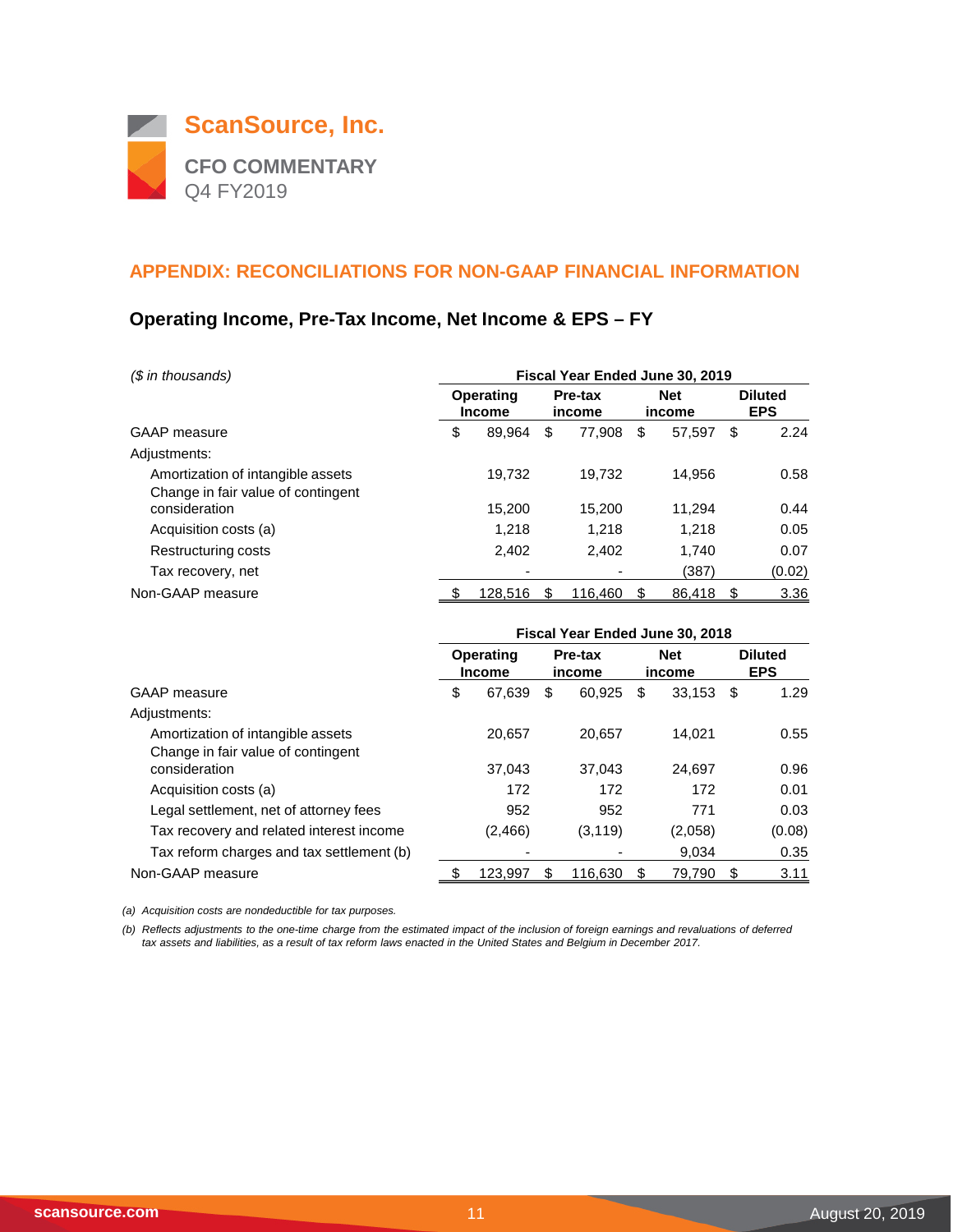

## **Net Sales, Constant Currency and Excluding Acquisitions (Organic Growth) – QTR**

| $$$ in thousands)                                                    | <b>WW Barcode,</b><br><b>NW &amp; Security</b> |            |  | <b>WW Comms.</b><br>& Services | <b>Consolidated</b> |
|----------------------------------------------------------------------|------------------------------------------------|------------|--|--------------------------------|---------------------|
| For the quarter ended June 30, 2019:                                 |                                                |            |  |                                |                     |
| Q4 FY19 net sales, as reported                                       | \$                                             | 636,172 \$ |  | 324,661 \$                     | 960,833             |
| Foreign exchange impact (a)                                          |                                                | 7,199      |  | 7,489                          | 14,688              |
| Q4 FY19 net sales, constant currency                                 |                                                | 643,371    |  | 332,150                        | 975,521             |
| Less: Acquisitions                                                   |                                                |            |  | (2,042)                        | (2,042)             |
| Q4 FY19 net sales, constant currency excluding<br>acquisitions       | \$                                             | 643,371 \$ |  | 330,108 \$                     | 973,479             |
| Q4 FY18 net sales, as reported<br>Less: Acquisitions                 | \$                                             | 684,552 \$ |  | 309,300 \$                     | 993,852             |
| Q4 FY18 net sales, excluding acquisitions                            | \$                                             | 684,552 \$ |  | 309,300 \$                     | 993,852             |
| Y/Y % Change:                                                        |                                                |            |  |                                |                     |
| As reported                                                          |                                                | $-7.1%$    |  | 5.0%                           | -3.3%               |
| <b>Constant currency</b>                                             |                                                | $-6.0\%$   |  | $7.4\%$                        | $-1.8%$             |
| <b>Constant currency, excluding acquisitions</b><br>(organic growth) |                                                | $-6.0\%$   |  | 6.7%                           | $-2.0%$             |

*(a) Year-over-year sales growth excluding the translation impact of changes in foreign currency rates. Calculated by translating net sales for*  the quarter ended June 30, 2019 into U.S. dollars using the weighted average foreign exchange rates for the quarter ended June 30, *2018.*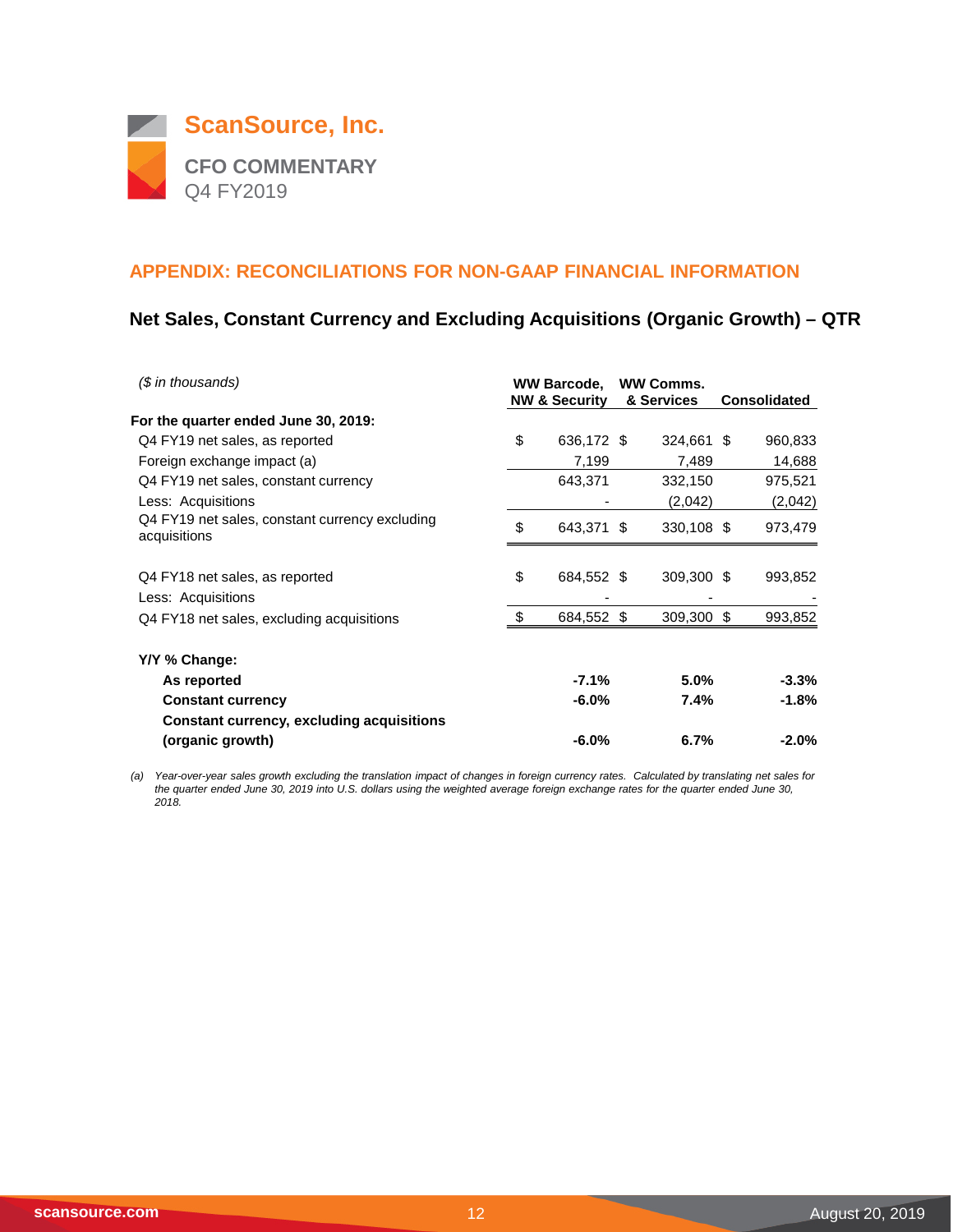

## **Net Sales, Constant Currency and Excluding Acquisitions (Organic Growth) – FY**

| (\$ in thousands)                                    | <b>WW Barcode.</b><br><b>NW &amp; Security</b> | <b>WW Comms.</b><br>& Services | <b>Consolidated</b>   |
|------------------------------------------------------|------------------------------------------------|--------------------------------|-----------------------|
| For the fiscal year ended June 30, 2019:             |                                                |                                |                       |
| FY 2019 net sales, as reported                       | \$<br>2,589,837 \$                             | 1,283,274 \$                   | 3,873,111             |
| Foreign exchange impact (a)                          | 33,318                                         | 45,655                         | 78,973                |
| FY 2019 net sales, constant currency                 | 2,623,155                                      | 1,328,929                      | 3,952,084             |
| Less: Acquisitions                                   | (23,465)                                       | (7,261)                        | (30,726)              |
| FY 2019 net sales, constant currency excluding       |                                                |                                |                       |
| acquisitions                                         | 2,599,690 \$                                   | 1,321,668 \$                   | 3,921,358             |
| FY 2018 net sales, as reported<br>Less: Acquisitions | \$<br>2,628,988 \$<br>(14,553)                 | 1,217,272 \$                   | 3,846,260<br>(14,553) |
| FY 2018 net sales, excluding acquisitions            | 2,614,435 \$                                   | 1,217,272 \$                   | 3,831,707             |
| Y/Y % Change:                                        |                                                |                                |                       |
| As reported                                          | $-1.5%$                                        | 5.4%                           | 0.7%                  |
| <b>Constant currency</b>                             | $-0.2%$                                        | 9.2%                           | 2.8%                  |
| <b>Constant currency, excluding acquisitions</b>     |                                                |                                |                       |
| (organic growth)                                     | $-0.6%$                                        | 8.6%                           | 2.3%                  |

*(a) Year-over-year sales growth excluding the translation impact of changes in foreign currency rates. Calculated by translating net sales for the fiscal year ended June 30, 2019 into U.S. dollars using the weighted average foreign exchange rates for the fiscal year ended June 30, 2018.*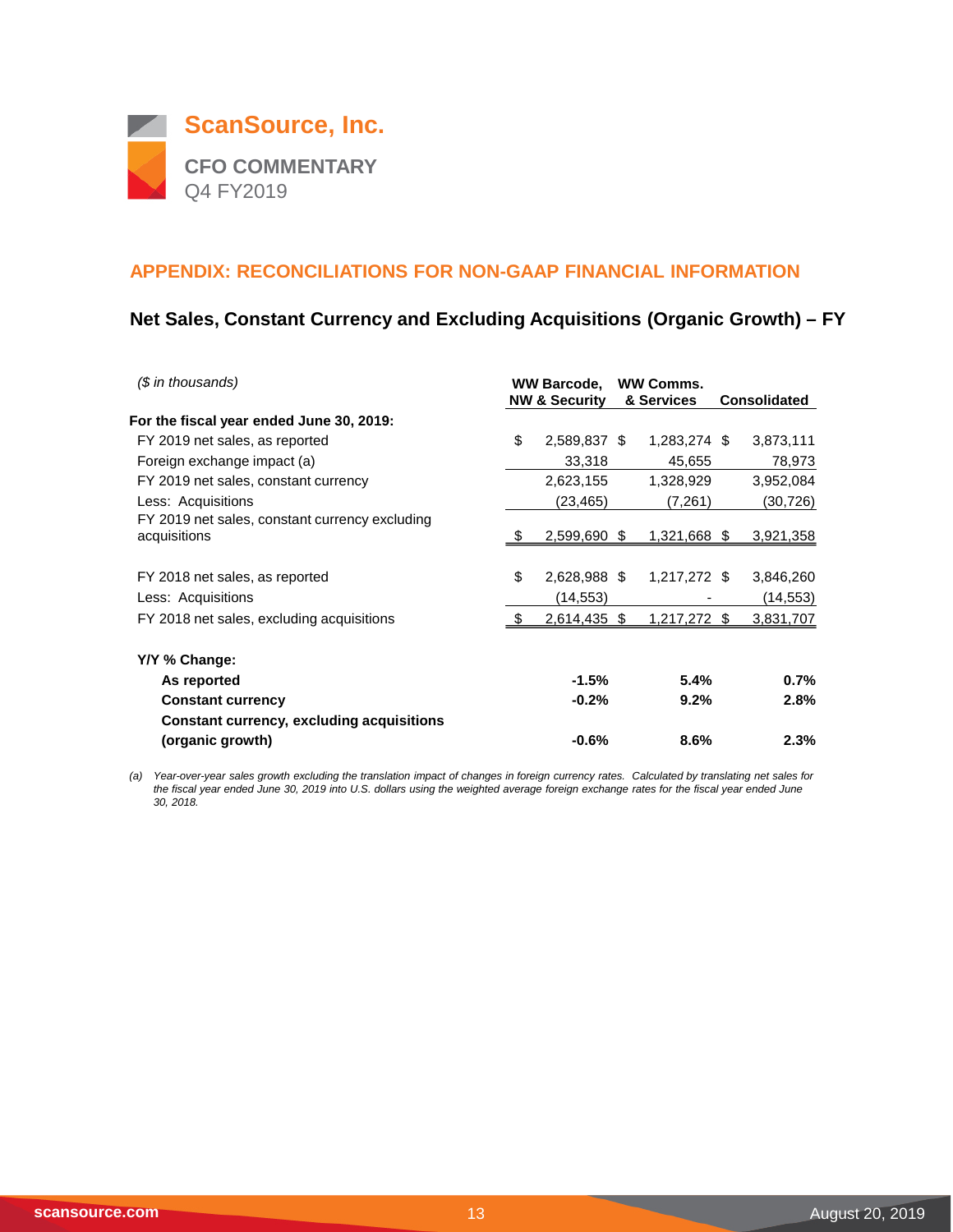

# **Highlights by Segment – QTR**

| (\$ in thousands)                                   | <b>WW Barcode.</b> |                          |  | <b>WW Comms.</b> |           |                     | <b>FY19</b>         |
|-----------------------------------------------------|--------------------|--------------------------|--|------------------|-----------|---------------------|---------------------|
|                                                     |                    | <b>NW &amp; Security</b> |  | & Services       | Corporate | <b>Consolidated</b> | <b>Consolidated</b> |
| Net sales                                           | \$                 | 636.172 \$               |  | 324.661          | \$<br>٠   | \$<br>960.833       | \$<br>3,873,111     |
| GAAP operating income                               |                    | 10.901                   |  | 9,351            | (230)     | 20,022              | 89.964              |
| Adjustments:                                        |                    |                          |  |                  |           |                     |                     |
| Amortization of intangible assets                   |                    | 1,968                    |  | 3,057            |           | 5,024               | 19,732              |
| Change in fair value of contingent<br>consideration |                    |                          |  | 3,665            |           | 3.665               | 15,200              |
| <b>Acquisition costs</b>                            |                    |                          |  |                  | 230       | 230                 | 1.218               |
| Restructuring costs                                 |                    | 86                       |  | 397              |           | 483                 | 2,402               |
| Non-GAAP operating income                           |                    | 12,954 \$                |  | 16,469           | ۰         | 29,424              | \$<br>128,516       |
| GAAP operating income % (of net sales)              |                    | 1.71%                    |  | 2.88%            | n/m       | 2.08%               | 2.32%               |
| Non-GAAP operating income % (of net sales)          |                    | 2.04%                    |  | 5.07%            | n/m       | 3.06%               | 3.32%               |

|                                                     |    | Quarter Ended March 31, 2019 |  |                  |    |           |    |                     |  |  |
|-----------------------------------------------------|----|------------------------------|--|------------------|----|-----------|----|---------------------|--|--|
| (\$ in thousands)                                   |    | <b>WW Barcode,</b>           |  | <b>WW Comms.</b> |    |           |    |                     |  |  |
|                                                     |    | <b>NW &amp; Security</b>     |  | & Services       |    | Corporate |    | <b>Consolidated</b> |  |  |
| Net sales                                           | \$ | 596.913 \$                   |  | 296.444          | \$ | $\sim$    | \$ | 893,357             |  |  |
| GAAP operating income                               |    | 16,865                       |  | 2,161            |    | (222)     |    | 18,804              |  |  |
| Adjustments:                                        |    |                              |  |                  |    |           |    |                     |  |  |
| Amortization of intangible assets                   |    | 1,968                        |  | 3,037            |    |           |    | 5,005               |  |  |
| Change in fair value of contingent<br>consideration |    |                              |  | 5,101            |    |           |    | 5,101               |  |  |
| Acquisition costs                                   |    |                              |  |                  |    | 222       |    | 222                 |  |  |
| Restructuring costs                                 |    |                              |  | 592              |    |           |    | 592                 |  |  |
| Non-GAAP operating income                           |    | 18,833 \$                    |  | 10,891           |    |           |    | 29,724              |  |  |
| GAAP operating income % (of net sales)              |    | 2.83%                        |  | 0.73%            |    | n/m       |    | 2.10%               |  |  |
| Non-GAAP operating income % (of net sales)          |    | 3.16%                        |  | 3.67%            |    | n/m       |    | 3.33%               |  |  |

|                                            | Quarter Ended June 30, 2018 |                          |  |                  |    |           |                |                     |    |                     |
|--------------------------------------------|-----------------------------|--------------------------|--|------------------|----|-----------|----------------|---------------------|----|---------------------|
| (\$ in thousands)                          | <b>WW Barcode,</b>          |                          |  | <b>WW Comms.</b> |    |           |                |                     |    | <b>FY18</b>         |
|                                            |                             | <b>NW &amp; Security</b> |  | & Services       |    | Corporate |                | <b>Consolidated</b> |    | <b>Consolidated</b> |
| Net sales                                  | \$                          | 684.552 \$               |  | 309,300          | \$ |           | - \$           | 993,852             | \$ | 3,846,260           |
| GAAP operating income                      |                             | 15,768                   |  | 3,991            |    |           | $\blacksquare$ | 19,759              |    | 67,639              |
| Adjustments:                               |                             |                          |  |                  |    |           |                |                     |    |                     |
| Amortization of intangible assets          |                             | 2.309                    |  | 2.747            |    |           |                | 5,056               |    | 20,657              |
| Change in fair value of contingent         |                             |                          |  |                  |    |           |                |                     |    | 37,043              |
| consideration                              |                             |                          |  | 8,448            |    |           |                | 8,448               |    |                     |
| <b>Acquisition costs</b>                   |                             |                          |  |                  |    |           |                |                     |    | 172                 |
| Tax recovery                               |                             | (1,512)                  |  | (954)            |    |           |                | (2,466)             |    | (2, 466)            |
| Legal settlement, net of attorney fees     |                             |                          |  |                  |    |           |                |                     |    | 952                 |
| Non-GAAP operating income                  |                             | 16,565 \$                |  | 14,232           | \$ |           | - \$<br>$\sim$ | 30,797              |    | 123,997             |
| GAAP operating income % (of net sales)     |                             | 2.30%                    |  | 1.29%            |    | n/m       |                | 1.99%               |    | 1.76%               |
| Non-GAAP operating income % (of net sales) |                             | 2.42%                    |  | 4.60%            |    | n/m       |                | 3.10%               |    | 3.22%               |

*n/m = not meaningful*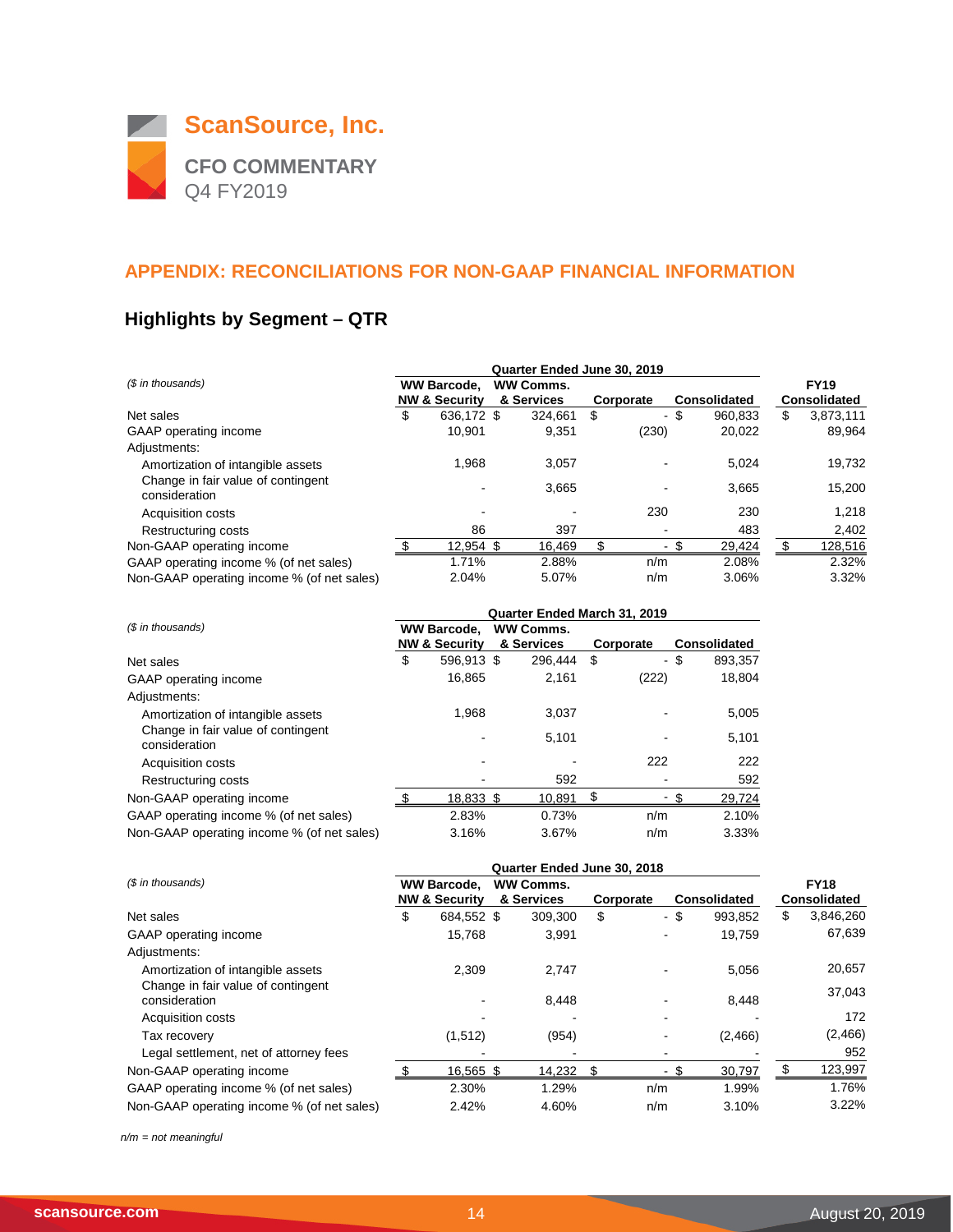

## **Average Return on Invested Capital - QTR**

*(\$ in thousands)*

|                                                               | <b>Q4 FY19</b> |           | Q3 FY19 |                                                             | <b>Q2 FY19</b> |            | Q1 FY19 |            | Q4 FY18 |          |
|---------------------------------------------------------------|----------------|-----------|---------|-------------------------------------------------------------|----------------|------------|---------|------------|---------|----------|
| Adjusted return on invested capital (ROIC),<br>annualized (a) |                | 10.6%     |         | 11.1%                                                       |                | 13.3%      |         | 12.9%      |         | 12.5%    |
| Reconciliation of Net Income to Adjusted EBITDA               |                |           |         |                                                             |                |            |         |            |         |          |
| Net income - GAAP                                             | \$             | 11,578    | - \$    | $11,715$ \$                                                 |                | 19,982 \$  |         | 14,322 \$  |         | 10,388   |
| Plus:                                                         |                |           |         |                                                             |                |            |         |            |         |          |
| Interest expense                                              |                | 3,966     |         | 3,670                                                       |                | 3,119      |         | 2,627      |         | 2,494    |
| Income taxes                                                  |                | 4.660     |         | 4,080                                                       |                | 6,668      |         | 4,902      |         | 7,655    |
| Depreciation and amortization                                 |                | 9,053     |         | 9,363                                                       |                | 8,935      |         | 9,268      |         | 9,291    |
| <b>EBITDA</b>                                                 |                | 29,257    |         | 28,828                                                      |                | 38,704     |         | 31,119     |         | 29,828   |
| Adjustments:                                                  |                |           |         |                                                             |                |            |         |            |         |          |
| Change in fair value of contingent consideration              |                | 3,665     |         | 5,101                                                       |                | 1,850      |         | 4,584      |         | 8,448    |
| Acquisition costs                                             |                | 230       |         | 222                                                         |                | 414        |         | 353        |         |          |
| Restructuring costs                                           |                | 483       |         | 456                                                         |                |            |         | 1,328      |         |          |
| Tax recovery and related interest income                      |                |           |         |                                                             |                |            |         |            |         | (3, 119) |
| Adjusted EBITDA (numerator for ROIC)(non-GAAP)                | S              | 33,635 \$ |         | $34,607$ \$                                                 |                | 40,968 \$  |         | 37,384 \$  |         | 35,157   |
|                                                               |                |           |         |                                                             |                |            |         |            |         |          |
| <b>Invested Capital Calculation</b>                           |                |           |         |                                                             |                |            |         |            |         |          |
| Equity - beginning of the quarter                             | \$             | 911.063   | \$      | 899,503                                                     | \$.            | 877,897 \$ |         | 866,376 \$ |         | 877,796  |
| Equity - end of quarter                                       |                | 914,129   |         | 911,063                                                     |                | 899,503    |         | 877,897    |         | 866,376  |
| Adjustments:                                                  |                |           |         |                                                             |                |            |         |            |         |          |
| Change in fair value of contingent consideration, net of      |                |           |         |                                                             |                |            |         |            |         |          |
| tax                                                           |                | 2,780     |         | 3,619                                                       |                | 1,408      |         | 3,487      |         | 5,679    |
| Acquisition costs, net of tax                                 |                | 230       |         | 222                                                         |                | 414        |         | 353        |         |          |
| Restructuring costs, net of tax                               |                | 342       |         | 334                                                         |                |            |         | 955        |         |          |
| Tax recovery and related interest income, net of tax          |                | (387)     |         |                                                             |                |            |         |            |         | (2,058)  |
| Tax reform charges                                            |                |           |         |                                                             |                |            |         |            |         | 2,345    |
| Average equity                                                |                | 914,079   |         | 907,371                                                     |                | 889,611    |         | 874,535    |         | 875,069  |
| Average funded debt (b)                                       |                | 355,932   |         | 357,443                                                     |                | 333,138    |         | 272,277    |         | 253,393  |
| Invested capital (denominator for ROIC)(non-GAAP)             |                |           |         | \$1,270,011 \$1,264,814 \$1,222,749 \$1,146,812 \$1,128,462 |                |            |         |            |         |          |

*(a) Calculated as net income plus interest expense, income taxes, depreciation and amortization (EBITDA), annualized divided by invested capital for the period. Adjusted EBITDA reflects other adjustments for non-GAAP measures.*

*(b) Average daily amounts outstanding on short-term and long-term interest-bearing debt.*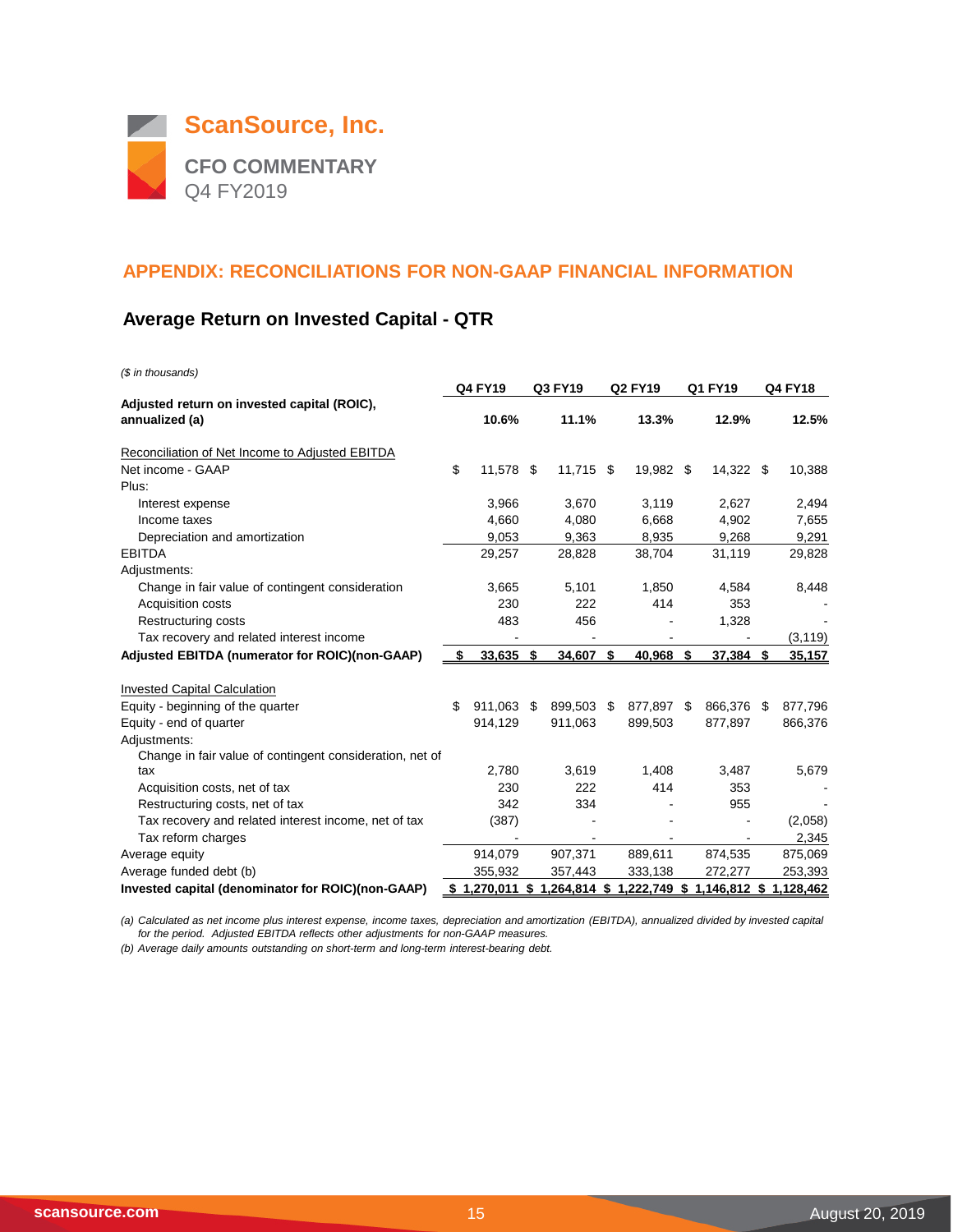

## **Average Return on Invested Capital – FY**

| (\$ in thousands)                                            | Fiscal Year ended June 30. |      |           |  |  |  |  |  |  |
|--------------------------------------------------------------|----------------------------|------|-----------|--|--|--|--|--|--|
|                                                              | 2019                       | 2018 |           |  |  |  |  |  |  |
| Adjusted return on invested capital (ROIC), annualized (a)   | 12.0%                      |      | 12.5%     |  |  |  |  |  |  |
| Reconciliation of Net Income to Adjusted EBITDA              |                            |      |           |  |  |  |  |  |  |
| Net income - GAAP                                            | \$<br>57,597               | \$   | 33,153    |  |  |  |  |  |  |
| Plus:                                                        |                            |      |           |  |  |  |  |  |  |
| Interest expense                                             | 13,382                     |      | 9,149     |  |  |  |  |  |  |
| Income taxes                                                 | 20,311                     |      | 27,772    |  |  |  |  |  |  |
| Depreciation and amortization                                | 36,619                     |      | 37,495    |  |  |  |  |  |  |
| <b>EBITDA</b>                                                | 127,909                    |      | 107,569   |  |  |  |  |  |  |
| Adjustments:                                                 |                            |      |           |  |  |  |  |  |  |
| Change in fair value of contingent consideration             | 15,200                     |      | 37,043    |  |  |  |  |  |  |
| <b>Acquisition costs</b>                                     | 1,218                      |      | 172       |  |  |  |  |  |  |
| <b>Restructuring costs</b>                                   | 2,267                      |      |           |  |  |  |  |  |  |
| Legal settlement, net of attorney fees                       |                            |      | 952       |  |  |  |  |  |  |
| Tax recovery and related interest income                     |                            |      | (3, 119)  |  |  |  |  |  |  |
| Adjusted EBITDA (numerator for ROIC)(non-GAAP)               | \$<br>146,594              | \$   | 142,617   |  |  |  |  |  |  |
|                                                              |                            |      |           |  |  |  |  |  |  |
| <b>Invested Capital Calculation</b>                          |                            |      |           |  |  |  |  |  |  |
| Equity - beginning of the quarter                            | \$<br>866,376              | \$   | 837,145   |  |  |  |  |  |  |
| Equity - end of quarter<br>Adjustments:                      | 914,129                    |      | 866,376   |  |  |  |  |  |  |
| Change in fair value of contingent consideration, net of tax | 11,294                     |      | 24,697    |  |  |  |  |  |  |
| Acquisition costs, net of tax                                | 1,218                      |      | 172       |  |  |  |  |  |  |
|                                                              |                            |      |           |  |  |  |  |  |  |
| Restructuring costs, net of tax                              | 1,631                      |      |           |  |  |  |  |  |  |
| Legal settlement, net of attorney fees, net of tax           |                            |      | 771       |  |  |  |  |  |  |
| Tax recovery and related interest income, net of tax         | (387)                      |      | (2,058)   |  |  |  |  |  |  |
| Tax reform charges and tax settlement                        |                            |      | 9,034     |  |  |  |  |  |  |
| Average equity                                               | 897,131                    |      | 868,069   |  |  |  |  |  |  |
| Average funded debt (b)                                      | 329,473                    |      | 276,233   |  |  |  |  |  |  |
| Invested capital (denominator for ROIC)(non-GAAP)            | \$<br>1,226,604            | \$   | 1,144,302 |  |  |  |  |  |  |

*(a) Calculated as net income plus interest expense, income taxes, depreciation and amortization (EBITDA), annualized divided by invested capital for the period. Adjusted EBITDA reflects other adjustments for non-GAAP measures.*

*(b) Average daily amounts outstanding on short-term and long-term interest-bearing debt.*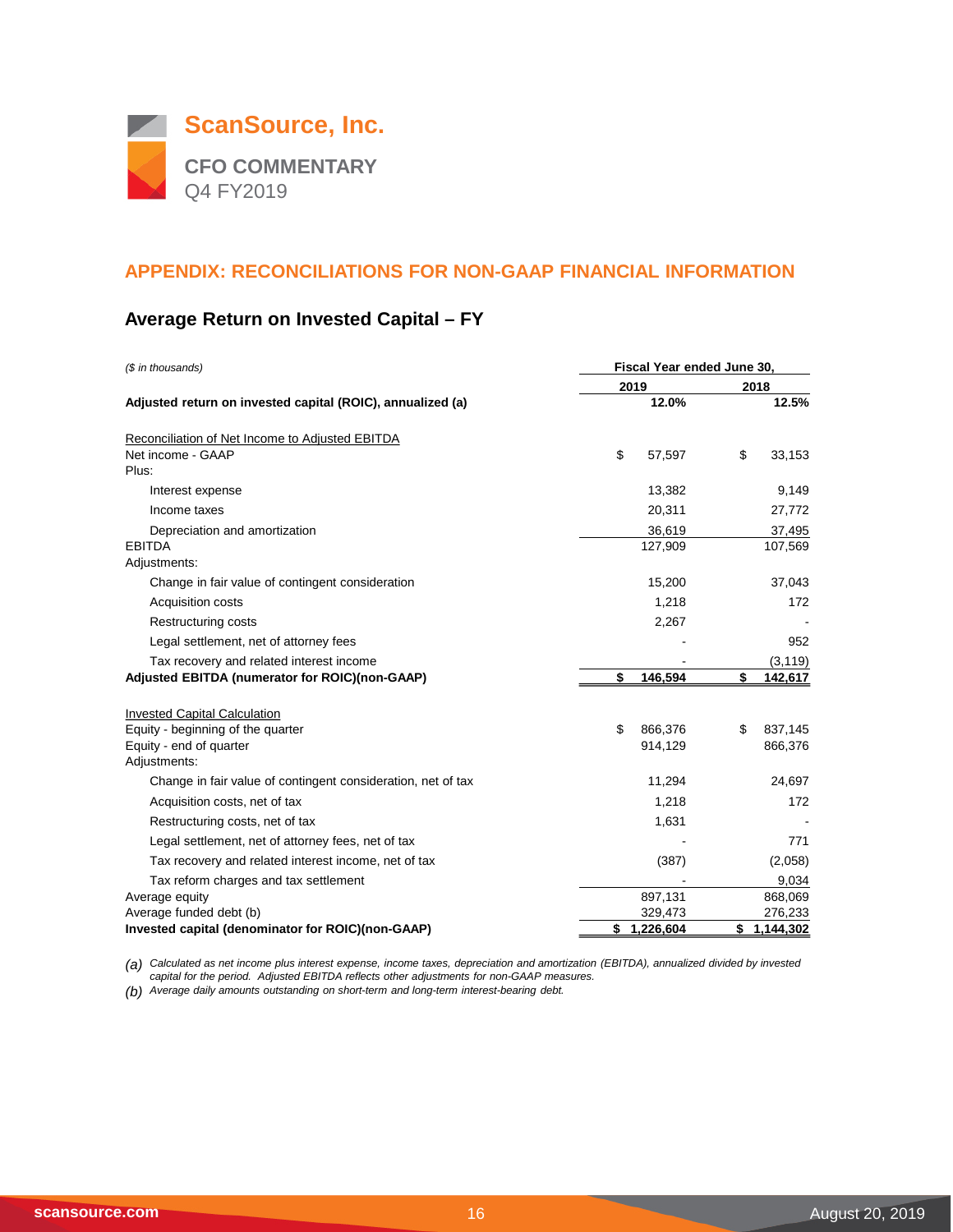

#### **Net Debt and EBITDA Metrics**

| (\$ in thousands)                                                           |                  |           |                |           |                                                                                         |             |                |           |
|-----------------------------------------------------------------------------|------------------|-----------|----------------|-----------|-----------------------------------------------------------------------------------------|-------------|----------------|-----------|
|                                                                             | <b>Q4 FY19</b>   | Q3 FY19   | <b>Q2 FY19</b> | Q1 FY19   | <b>Q4 FY18</b>                                                                          | Q3 FY18     | <b>Q2 FY18</b> | Q1 FY18   |
| Debt $(Q/E)$                                                                | \$360,506        | \$347,672 | \$372,410      | \$281,859 | \$249,429                                                                               | \$282,158   | \$360,932      | \$285,763 |
| Less: Cash and cash equivalents (Q/E)                                       | (23, 818)        | (20, 400) | (22, 749)      | (18, 858) | (25, 530)                                                                               | (35, 361)   | (35, 435)      | (23, 616) |
| Net debt (Q/E)                                                              | \$336,688        | \$327,272 | \$349,661      | \$263,000 | \$223,899                                                                               | \$246,797   | \$325,497      | \$262,147 |
| Reconciliation of Net Income to Adjusted EBITDA                             |                  |           |                |           |                                                                                         |             |                |           |
| Net income - GAAP                                                           | \$11.578         | \$11,715  | \$19,982       | \$14,322  | $$10,388$ \$                                                                            | 10,649 \$   | 7,969 \$       | 4,147     |
| Plus:                                                                       |                  |           |                |           |                                                                                         |             |                |           |
| Interest expense                                                            | 3,966            | 3,670     | 3,119          | 2,627     | 2,494                                                                                   | 2,784       | 2,285          | 1,585     |
| Income taxes                                                                | 4,660            | 4,080     | 6,668          | 4,902     | 7,655                                                                                   | 5,143       | 12,341         | 2,633     |
| Depreciation and amortization                                               | 9,053            | 9,363     | 8,935          | 9,268     | 9,291                                                                                   | 9,438       | 9,901          | 8,864     |
| <b>EBITDA</b>                                                               | 29,257           | 28,828    | 38,704         | 31,119    | 29,828                                                                                  | 28,014      | 32,496         | 17,229    |
| Adjustments:                                                                |                  |           |                |           |                                                                                         |             |                |           |
| Change in fair value of contingent<br>consideration                         | 3,665            | 5,101     | 1,850          | 4,584     | 8,448                                                                                   | 4,801       | 6,913          | 16,881    |
| Acquisition costs                                                           | 230              | 222       | 414            | 353       |                                                                                         |             |                | 172       |
| <b>Restructuring costs</b>                                                  | 483              | 456       |                | 1,328     |                                                                                         |             |                |           |
| Legal settlement, net of attorney fees<br>Tax recovery and related interest |                  |           |                |           |                                                                                         |             |                | 952       |
| income                                                                      |                  |           |                |           | (3, 119)                                                                                |             |                |           |
| Adjusted EBITDA (non-GAAP)                                                  | 33,635 \$<br>\$. | 34,607 \$ | 40,968 \$      | 37,384 \$ | 35,157 \$                                                                               | $32,815$ \$ | $39,409$ \$    | 35,234    |
| Adjusted EBITDA, TTM (a)                                                    |                  |           |                |           | \$ 146,594 \$ 148,116 \$ 146,324 \$ 144,765 \$ 142,617 \$ 138,418 \$ 134,794 \$ 128,015 |             |                |           |
| Net Debt / Adjusted EBITDA, TTM (a)                                         | 2.3x             | 2.2x      | 2.4x           | 1.8x      | 1.6x                                                                                    | 1.8x        | 2.4x           | 2.0x      |

*(a) Adjusted EBITDA for the trailing 12-month period*